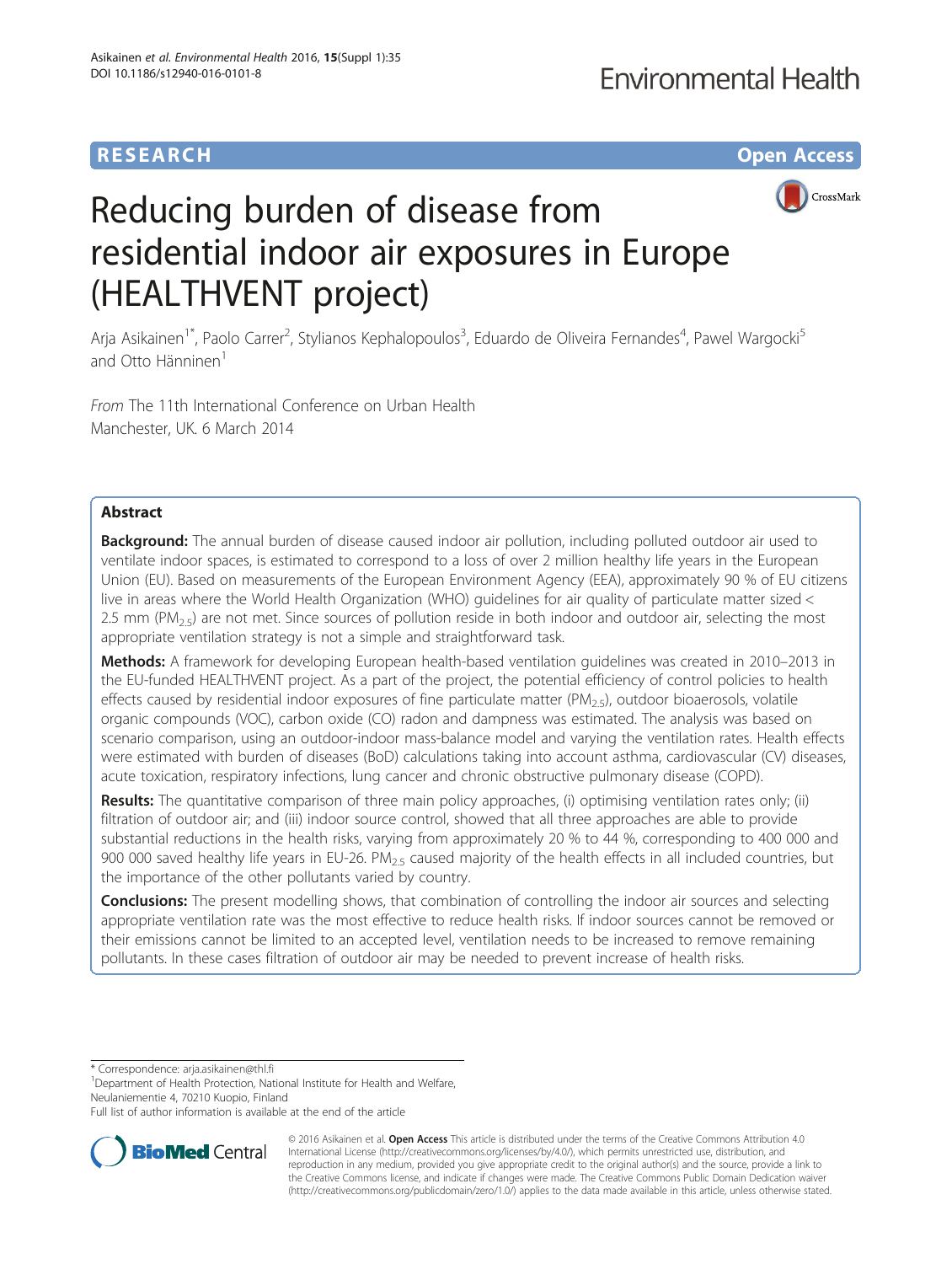# Background

In the period 2006–2010, focus on indoor air quality has been raised by WHO, who has issued specific guidelines addressing air exposure in indoor spaces [[1](#page-10-0), [2\]](#page-10-0). Over the last previous two decades WHO had coordinated systematic reviews of scientific evidence and set Air Quality Guidelines [\[3](#page-10-0), [4](#page-10-0)], although not specific for indoor air.

Requirements for indoor air quality (IAQ) in buildings is prescribed by existing standards for ventilation, but are often poorly related on health. At present, many ventilation standards (e.g. EN15251 [\[5](#page-10-0)]) define ventilation requirements in non-industrial buildings to meet comfort requirements of occupants, specified by the percentage of dissatisfied persons with indoor air quality and/or by the intensity of odour. While comfort is an important parameter, it does not fully reflect more serious health impacts like asthma, allergies, chronic obstructive pulmonary disease, cardiovascular diseases, lung cancer and acute toxication that are caused by exposures to pollutants present in indoor air. There are no European guidelines to recommend how the buildings should be ventilated to reduce the health risks of the occupants' exposed to indoor air pollutants.

Direct scientific evidence on the relationship between ventilation and health is quite limited. In reviews by Wargocki et al. (2002) [\[6](#page-10-0)] and by Seppänen et al. (2004) [[7\]](#page-10-0), concentrating on office-type working environment and residential buildings, ventilation was considered to significant impact or association with comfort (perceived air quality, PAQ) and health (including sick building syndrome (SBS) symptoms, inflammation, infections, asthma, allergy, and short-term sick leaves), and productivity (performance of office work).

Li et al. (2007) [\[8](#page-10-0)] performed a systematic review of the role of the built environment in the transmission of airborne infectious agents. They concluded that there is strong evidence that suggests the association between ventilation, air movements in buildings and the transmission/spread of infectious diseases such as measles, tuberculosis, chickenpox, influenza, smallpox and severe acute respiratory syndrome (SARS).

Sundell et al. (2011) [\[9\]](#page-10-0) identified 27 papers published in peer reviewed journals providing sufficient information on both ventilation rates and health effects in nonindustrial buildings. Multiple health endpoints showed similar relationships with ventilation rate and were biologically plausible, although the literature did not provide clear evidence on particular agents. Higher ventilation rates in offices, up to about 25 l/s per person, were shown in the reviewed literature to be associated with reduced prevalence of SBS symptoms. Limited data suggested that inflammation, respiratory infections, asthma symptoms and short-term sick leave increase with lower ventilation rates. Home ventilation rates above 0.5 air changes per

hour (h<sup>-1</sup>) were shown in the reviewed papers to be associated with reduced risk of allergic manifestations among children in a Nordic climate.

The role of outdoor air quality on indoor exposures was not addressed in any of the studies included in the above mentioned reviews, even though 90 % of EU citizens live in areas where the WHO guidelines for air quality for  $PM_{2.5}$  is not met [\[10\]](#page-10-0). Furthermore, the existence of indoor air sources was not systematically analysed or exposure levels quantified or considered when associating ventilation and health. Therefore, there is limited support from these previous studies on determining the best combination of source control and ventilation levels.

This work aims to summarize the current understanding of the sources of health risks in indoor environments and their relationship to ventilation requirements. Specific objectives of the study are: i) summarize the sources and magnitudes of health risks indoors, ii) provide a quantitative framework for estimation of long-term health effects caused by poor indoor air quality in residential buildings, and iii) quantify the burden of disease for each indoor exposure agent and evaluate efficiency of exposure reduction measures for EU-26 countries. In addition, the results are intended for development of national and international guidelines and standards, and can also be used as background information when analysing indoor air quality related issues in buildings.

# **Methods**

### Exposures

Ventilation plays a dual role in formation of indoor pollutant concentrations: on one hand it removes indoor generated pollutants from indoor spaces by ventilating the space with outdoor air, on the other hand, ventilation introduces outdoor air pollutants indoors [\[11](#page-10-0), [12](#page-10-0)]. It has been shown that efficient filtering of intake air does not necessarily reduce penetration of outdoor air pollutants as much as could be expected based on the filtration efficiency as substantial fraction of the outdoor air enters indoors through windows, doors, ventilation ducts, and cracks and leaks in the building envelope [\[13\]](#page-10-0).

When defining prevailing indoor air concentrations, a mass-balance model is needed to address the counteracting roles of indoor and outdoor air sources. A commonly used approach based on Dockery and Spengler [[14\]](#page-10-0) and adopted in Hänninen et al. [[11\]](#page-10-0), [[15\]](#page-10-0) is as follows:

$$
\bar{C}_i = \frac{Pa}{a+k}\bar{C}_a + \frac{G}{V(a+k)} - \frac{\Delta C_i}{\Delta t(a+k)}\tag{1}
$$

where  $C_i$  is the total indoor concentration ( $\mu$ g m<sup>-3</sup>) of the pollutant in question,  $C_a$  is the concentration in the intake air,  $P$  is the probability of the pollutant remaining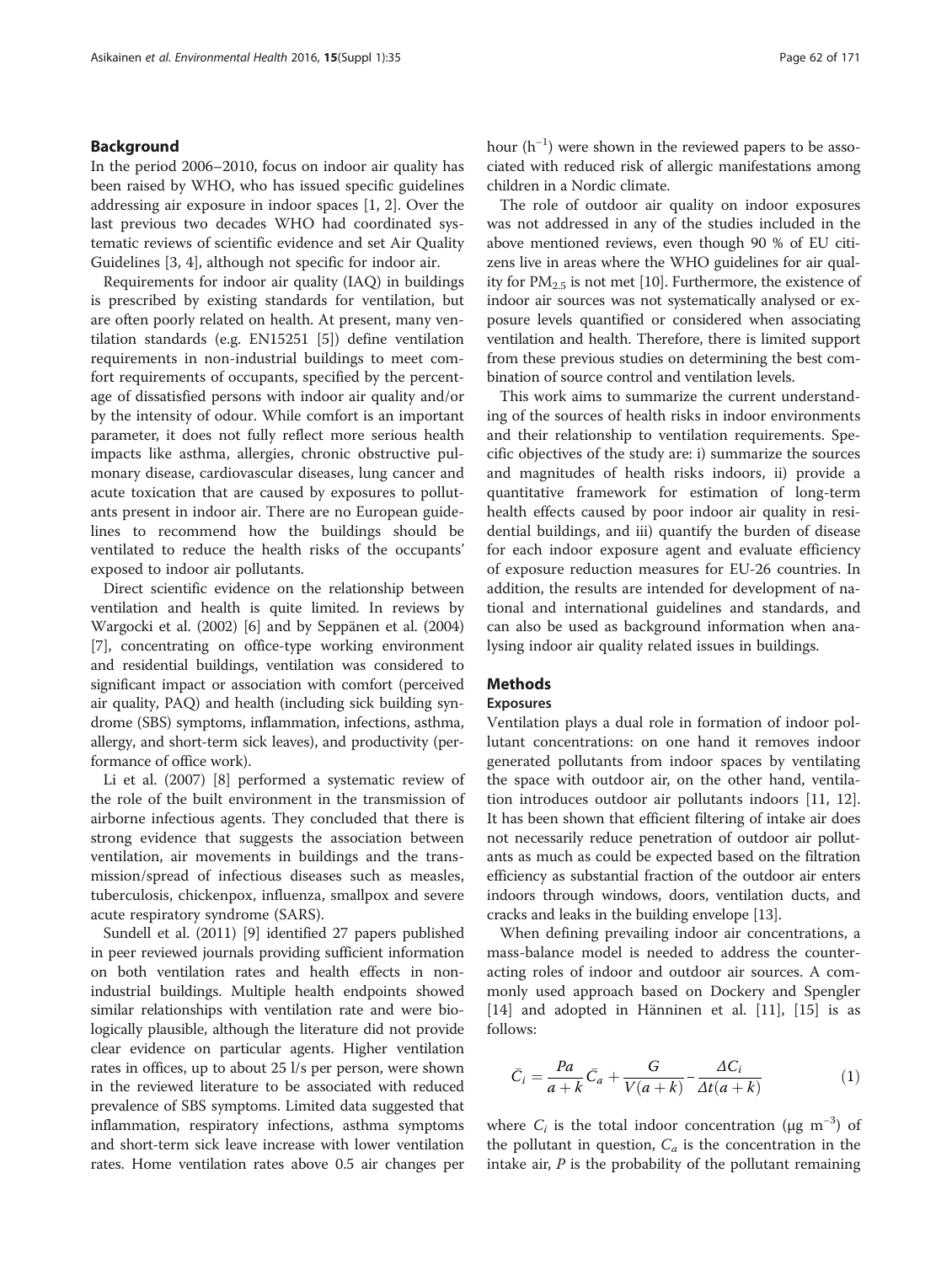<span id="page-2-0"></span>suspended after penetrating through the building envelope,  $\alpha$  is air exchange rate (h<sup>-1</sup>),  $k$  is the deposition rate of the pollutant indoors  $(h^{-1})$ , G is the indoor generation level ( $\mu$ g h<sup>-1</sup>), *V* is the volume of the indoor space and  $\Delta t$  is change in temperature of the indoor space during sampling period (h). The third term covering the transient impacts of changing concentration can be considered zero when assuming steady-state for the sake of long-term average exposures.

Since the aim of this study is to estimate how changes in ventilation affect exposures in residential indoor environments, the probability distributions of national ventilation rates in residential building stock in year 2010 had to be estimated. Surprisingly limited data of measured ventilation rates are available for residences in European countries [[16\]](#page-10-0). As a result, available measured data was reviewed and a regression model was developed combining the climatological and economical differences of European countries with ventilation rates. Further modelling with a Bayesian subjective probability approach was used for generation of lognormal probability distributions for ventilation rates in each EU-26 country (Table 1, list of countries and ventilation rate distributions, method described in detailed elsewhere [[17\]](#page-11-0)).

#### Risk model

A large number of indoor air pollutants have been associated with health responses, but some of those either play a small role for public health, or pose challenges for the exposure assessment or quantification of the burden of disease. Health determinants of housing in general are discussed in WHO 2011 [\[18\]](#page-11-0), safe levels of specific chemicals indoors in WHO 2010 [\[2\]](#page-10-0) and guidelines for exposure to dampness and mould specifically in WHO 2009 [\[1](#page-10-0)].

Exposures to environmental pollutants are associated with increased mortality and morbidity. Some of the widely used risk assessment methods estimate these separately as numbers of cases. The results from such incidence-based models are not comparable over different types of health endpoints and to improve comparability of impacts on various types of diseases and including mortality, disability adjusted life years (DALY) has been proposed as a common metric [\[19](#page-11-0)]. The following model and data used in this study and more details of calculations are presented in a technical report published earlier [[20\]](#page-11-0).

The burden of disease methodology makes the years of life lost (YLL) due to premature mortality and years lived with a disability (YLD) comparable and is summing them up as disability adjusted life years (DALY)

$$
DALY = YLL + YLD \tag{2}
$$

The disabilities caused by various types of diseases are calculated accounting for the duration of the disease  $(L)$ 

Table 1 Estimated ventilation rate distributions in European countries [[17](#page-11-0)]

|                |          | Air exchange rate  |               | Ventilation rate per occupant |                     |                    |  |  |
|----------------|----------|--------------------|---------------|-------------------------------|---------------------|--------------------|--|--|
| Country        | Mean     | Median             | One-GSD       | Mean                          | Median              | One-GSD            |  |  |
|                |          | range <sup>a</sup> |               |                               |                     | range <sup>a</sup> |  |  |
|                | $h^{-1}$ | $h^{-1}$           | $h^{-1}$      | lps pp                        | lps pp              | lps pp             |  |  |
| Austria        | 0.9      | 0.7                | $(0.4 - 1.3)$ | 25                            | 21                  | $(11.1 - 39.1)$    |  |  |
| Belgium        | 0.7      | 0.6                | $(0.3 - 1.1)$ | 17                            | 14                  | $(7.6 - 26.7)$     |  |  |
| Bulgaria       | 0.7      | 0.6                | $(0.3 - 1.1)$ | 15                            | 12                  | $(6.4 - 22.3)$     |  |  |
| Cyprus         | 1.2      | 1.0                | $(0.5 - 1.9)$ | 24                            | 20                  | $(10.6 - 37.2)$    |  |  |
| Czech Republic | 0.6      | 0.5                | $(0.3 - 1.0)$ | 14                            | 11                  | $(6.0 - 21.1)$     |  |  |
| Denmark        | 0.7      | 0.5                | $(0.3 - 1.0)$ | 24                            | 20                  | $(10.4 - 36.6)$    |  |  |
| Estonia        | 0.7      | 0.5                | $(0.3 - 1.0)$ | 13                            | 10                  | $(5.5 - 19.4)$     |  |  |
| Finland        | 0.7      | 0.5                | $(0.3 - 1.0)$ | 17                            | 14                  | $(7.5 - 26.3)$     |  |  |
| France         | 0.6      | 0.5                | $(0.3 - 1.0)$ | 18                            | 14                  | $(7.7 - 27.1)$     |  |  |
| Germany        | 0.7      | 0.6                | $(0.3 - 1.0)$ | 20                            | 17                  | $(8.8 - 31.0)$     |  |  |
| Greece         | 1.0      | 0.8                | $(0.4 - 1.5)$ | 20                            | 17                  | $(8.8 - 30.9)$     |  |  |
| Hungary        | 0.8      | 0.6                | $(0.3 - 1.2)$ | 16                            | 13                  | $(6.8 - 24.0)$     |  |  |
| Ireland        | 0.6      | 0.5                | $(0.3 - 0.9)$ | 14                            | 12                  | $(6.2 - 21.9)$     |  |  |
| Italy          | 0.8      | 0.6                | $(0.3 - 1.2)$ | 21                            | 17                  | $(9.2 - 32.4)$     |  |  |
| Latvia         | 0.7      | 0.5                | $(0.3 - 1.0)$ | 11                            | 9                   | $(4.9 - 17.2)$     |  |  |
| Lithuania      | 0.7      | 0.6                | $(0.3 - 1.0)$ | 11                            | 9<br>$(4.9 - 17.3)$ |                    |  |  |
| Luxembourg     | 0.9      | 0.7                | $(0.4 - 1.3)$ | 32                            | 26                  | $(14.1 - 49.5)$    |  |  |
| Netherlands    | 0.7      | 0.6                | $(0.3 - 1.0)$ | 21                            | 17                  | $(9.1 - 32.1)$     |  |  |
| Poland         | 0.7      | 0.6                | $(0.3 - 1.1)$ | 11                            | 9                   | $(4.8 - 16.7)$     |  |  |
| Portugal       | 0.7      | 0.6                | $(0.3 - 1.1)$ | 15                            | 12                  | $(6.6 - 23.1)$     |  |  |
| Romania        | 0.8      | 0.6                | $(0.3 - 1.2)$ | 7                             | 6                   | $(3.2 - 11.1)$     |  |  |
| Slovakia       | 0.8      | 0.6                | $(0.3 - 1.2)$ | 12                            | 10                  | $(5.1 - 17.9)$     |  |  |
| Slovenia       | 0.7      | 0.6                | $(0.3 - 1.1)$ | 13                            | 11                  | $(5.9 - 20.7)$     |  |  |
| Spain          | 0.8      | 0.7                | $(0.3 - 1.2)$ | 20                            | 17                  | $(8.9 - 31.3)$     |  |  |
| Sweden         | 0.6      | 0.5                | $(0.3 - 1.0)$ | 20                            | 17                  | $(9.0 - 31.5)$     |  |  |
| UK             | 0.6      | 0.5                | $(0.3 - 0.9)$ | 15                            | 13                  | $(6.8 - 23.8)$     |  |  |
| EU-26          | 0.7      | 0.6                | $(0.3 - 1.1)$ | 17                            | 14                  | $(7.3 - 25.6)$     |  |  |

<sup>a</sup>(median/GSD, median x GSD), GSD = Geometric Standard Deviation

and scaled using a disease specific disability weight (DW) and number of cases (N):

$$
YLD = DW \times L \times N \tag{3}
$$

The current enhancement of the health impact assessment with the above described mass-balance approach, to account for varying ventilation, is built on the previous achievements of EnVIE [\[21\]](#page-11-0) and IAIAQ projects [[22](#page-11-0)] and the corresponding models for environmental burden of disease caused by indoor air quality. These models were based on pollutant specific attributable fraction (by expert judgements) of disease caused by indoor exposure and European level burden of disease (BoD) data. National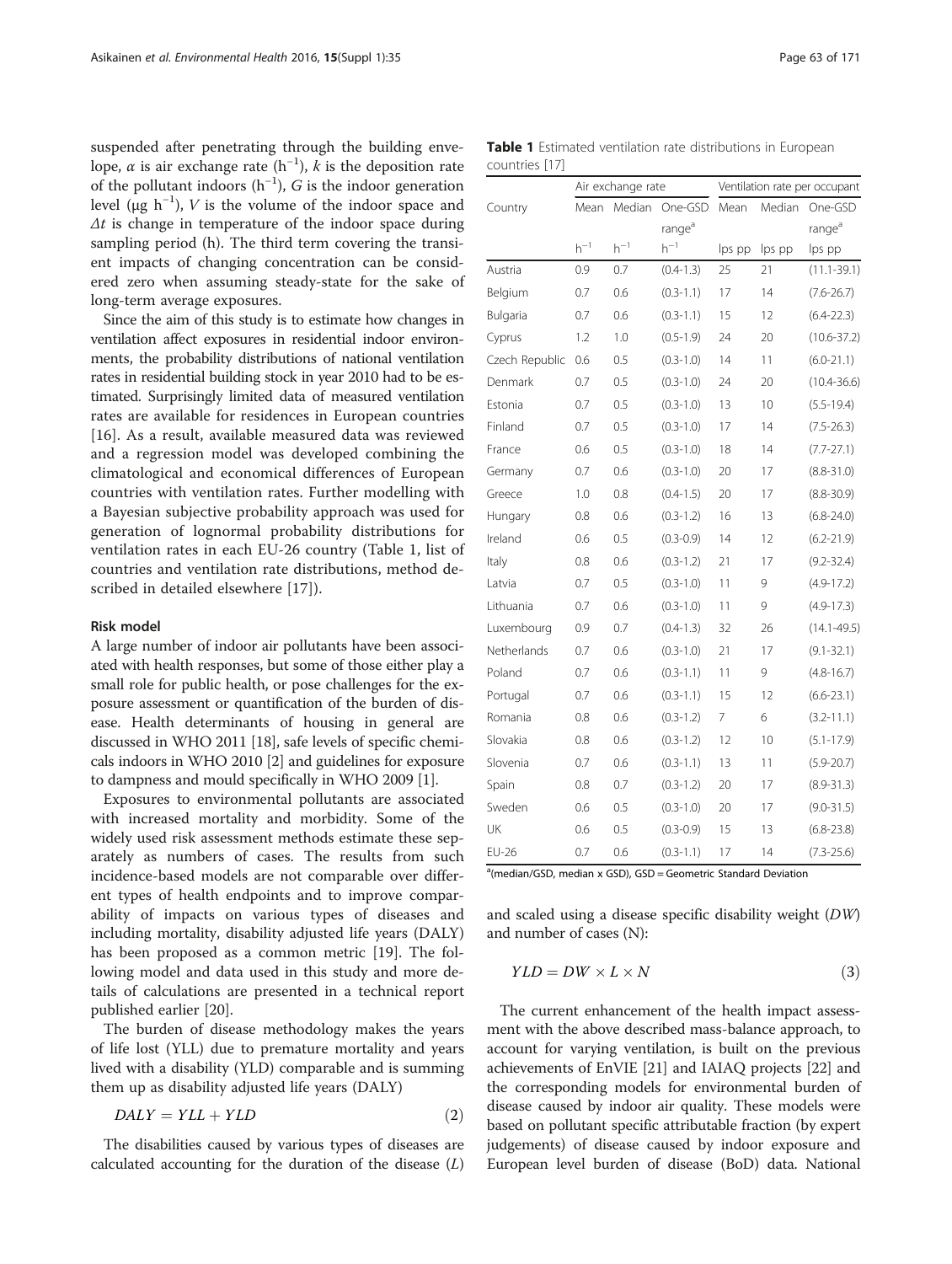estimates were produced by using national level BoD data and scaling the attributable fraction according to the ratio of national versus European indoor concentration estimates of each pollutant (i.e.  $PM_{2.5}$ , outdoor bioaerosols, VOC, carbon oxide (CO) radon and dampness). Population weighted European average was used in cases where national level data was not available.

In the current work second hand smoke exposures at home were added to the list of pollutants using exposure data from a European survey [[23\]](#page-11-0). In addition, the earlier PM<sub>2.5</sub>, radon and dampness models were updated to the relative risk-based population attributable fraction (PAF) as [\[24\]](#page-11-0):

$$
PAF = \frac{f \times (RR-1)}{f \times (RR-1) + 1}
$$
\n(4)

where  $f$  is the fraction of population exposed to a given factor and RR is the relative risk of the exposed population. WHO estimates for national burden of disease in 2004 were used for the background BoD [[25\]](#page-11-0) (see supporting information, Additional file [1:](#page-10-0) Table S1) to calculate the environmental burden of disease (EBD) caused by the current exposures (Table [2](#page-4-0))

$$
EBD = PAF \times BoD \tag{5}
$$

The relative risk at the current exposure level (E) was estimated from epidemiological relative risk (RR°) expressed per a standard exposure increment:

$$
RR = e^{(E \ln RR^{\circ})} = RR^{\circ E} \tag{6}
$$

Pollutant specific diseases and methodology are presented in Table [3.](#page-5-0) PAFs for each country and pollutant can be found from supporting information Additional file [2](#page-10-0): Table S2.

#### Exposure control scenarios

The mass-balance enhanced burden of disease model was used to evaluate the ability of three alternative exposure control scenarios to reduce BoD. In the first scenario the ventilation level was optimised by finding the ventilation rate with lowest health effects (i.e. solving the health-based optimum level of ventilation). In the second scenario optimised ventilation was combined with adjusting the filtration level to control outdoor pollutants entering indoors. In the third scenario indoor sources were controlled with ventilation set to the level of minimum requirements.

# Scenario 1: Dilution with health-based optimum level ventilation

In the first exposure reduction scenario, indoor and outdoor sources were kept unchanged and only ventilation rate was adjusted to find the health-based optimum level of ventilation. In this scenario, increased level of ventilation decreases the pollutant concentrations from indoor sources and increases contribution of outdoor sources indoors. The health-based optimum level of ventilation was solved for each country among EU-26 by calculating the burden of disease with ventilation rates from 0.1 to 50 lps pp.

Use of mass-balance dilution model is based on assumption that all indoor originating sources follow a constant rate of emissions even though this is not selfevident for several indoor originating pollutants, in this case especially for radon and dampness. In some ventilation systems higher ventilation rates may cause under pressure indoors and this may increase infiltration of radon from the soil below the buildings. In addition, in cases where dampness is created by condensation, higher ventilation rates may increase the problem. However, the benefits of higher ventilation rates were calculated assuming the mass-balance for a constant source term for these pollutants too.

## Scenario 2: Filtration of intake air

Analyses of scenario 1 showed that in cases where outdoor air is polluted, it may become a significant source of exposures indoors. Therefore, in the second scenario the burden of disease was attempted to reduce by controlling the penetration of pollutants from outdoors to indoors with increased filtration. Filtration efficiency was specified for  $PM_{2.5}$  particles.

Three levels of filtration were compared. In the baseline scenario it was assumed that 90 % of the outdoor  $PM_{2.5}$  mass concentration penetrates indoors. In addition, realistic but increasingly challenging penetration levels of 70 % and 50 % were evaluated. These correspond to effective filtration of  $PM_{2.5}$  mass concentration by 27 % and 45 %, respectively, and these kind of filtration levels can be achieved in real buildings at least when using mechanical ventilation systems [\[13](#page-10-0)]. When discussing the filtration efficiencies of filters and the above mentioned penetration efficiencies, it has to be noted that the penetration efficiency is defined for the building, accounting for leaks and ventilation from windows, doors etc.

The ventilation rate in this scenario was set to a healthbased optimum ventilation (i.e. ventilation level with the lowest health effects) defined separately for each filtration level. Burden of disease was then calculated with these ventilation levels and compared to the BoD in the baseline scenario to estimate the achievable health benefits.

Scenario 3: Source control and minimum ventilation (4 lps pp) In the third scenario the exposures of the indoor sources were assumed to be reduced with the following emission control potentials for the considered pollutants: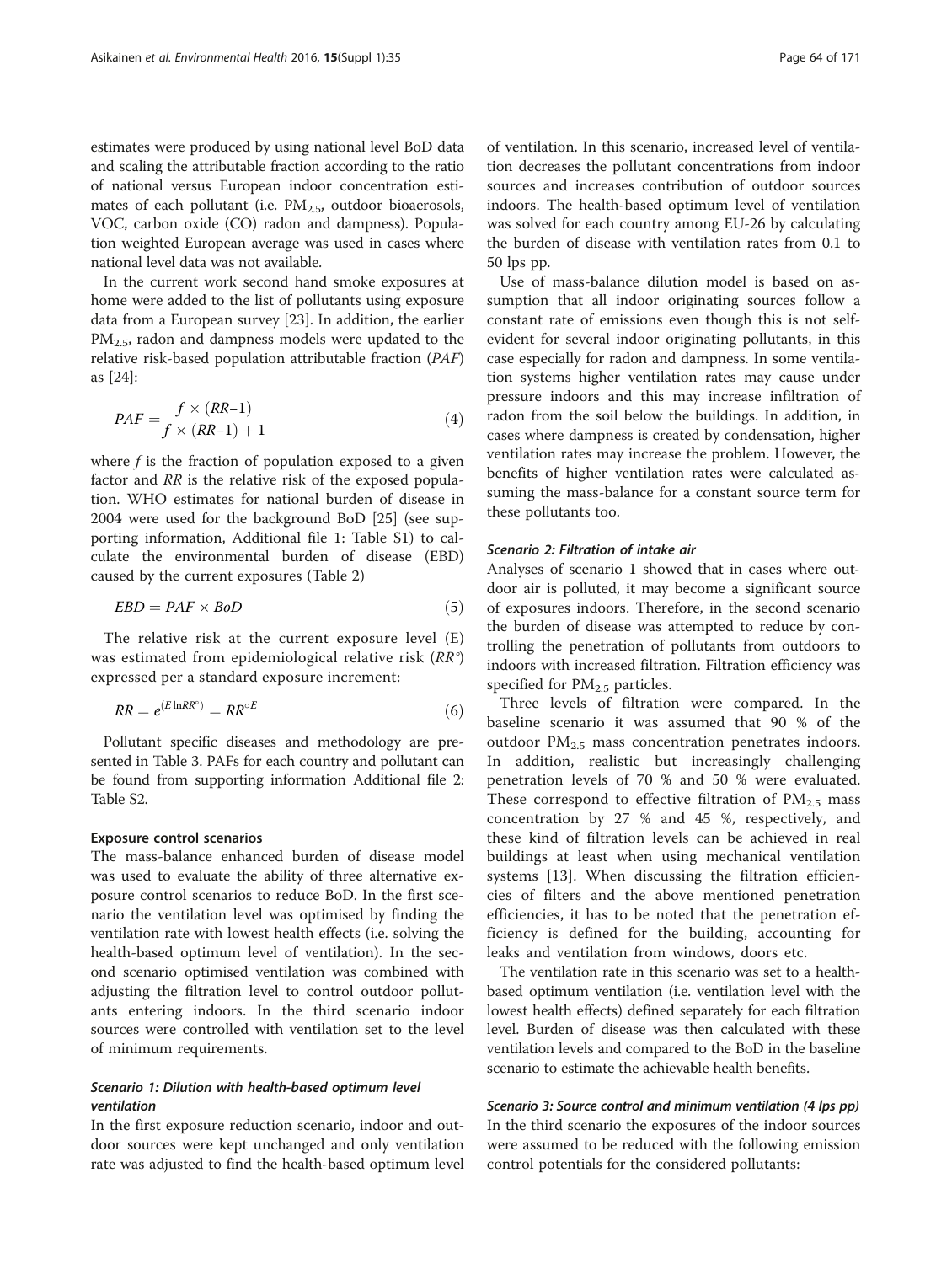|                | $a$ Out. PM <sub>2.5</sub> | $\overline{b}$ Ind. PM <sub>2.5</sub> | <sup>c)</sup> Out. VOC | $\overline{d}$ Ind. VOC | e)Ind. Radon | f)Dampness homes | <sup>g)</sup> SHS non-smokers |  |
|----------------|----------------------------|---------------------------------------|------------------------|-------------------------|--------------|------------------|-------------------------------|--|
|                | $\mu g~m^{-3}$             | $\mu g$ $\text{m}^{-3}$               | $\mu g~m^{-3}$         | $\mu g~m^{-3}$          | Bq $m^{-3}$  | $\%$             | $\%$                          |  |
| Austria        | 17                         | 5                                     | 103                    | 298                     | 97           | $\,8\,$          | 14                            |  |
| Belgium        | 19                         | 5                                     | 103                    | 298                     | 69           | 14               | 18                            |  |
| Bulgaria       | 22                         | 5                                     | 103                    | 298                     | 30           | n/a              | 23                            |  |
| Cyprus         | 23                         | $\overline{4}$                        | 103                    | 298                     | 7            | $30\,$           | 31                            |  |
| Czech Republic | 23                         | 5                                     | 116                    | 334 (8)                 | 140          | 16               | 16                            |  |
| Denmark        | 13                         | 3                                     | 103                    | 298                     | 53           | 11               | 17                            |  |
| Estonia        | 11                         | 3                                     | 103                    | 298                     | 120          | 23               | 16                            |  |
| Finland        | 9                          | 3                                     | 64                     | 226 (8)                 | 120          | 5                | $\overline{2}$                |  |
| France         | 12                         | 5                                     | 77                     | $223^{9}$               | 89           | 14               | $\overline{9}$                |  |
| Germany        | 16                         | 5                                     | 103                    | 297 (10)                | 50           | 13               | 13                            |  |
| Greece         | 21                         | $\overline{4}$                        | 155                    | 345 (9                  | 55           | 19               | $28\,$                        |  |
| Hungary        | 25                         | 5                                     | 103                    | 298                     | 107          | 19               | 12                            |  |
| Ireland        | 8                          | 3                                     | 103                    | 298                     | 89           | 15               | 14                            |  |
| Italy          | 20                         | $\overline{4}$                        | 181                    | 489 (8)                 | $70\,$       | 21               | 11                            |  |
| Latvia         | 12                         | 3                                     | 103                    | 298                     | n/a          | 26               | 12                            |  |
| Lithuania      | 14                         | 3                                     | 103                    | 298                     | 55           | 25               | $28\,$                        |  |
| Luxembourg     | 12                         | 5                                     | 52                     | $148^{(9)}$             | 115          | 15               | $\,8\,$                       |  |
| Netherlands    | 19                         | 5                                     | 46                     | $134^{(9)}$             | 30           | 18               | 15                            |  |
| Poland         | 22                         | 5                                     | 103                    | 298                     | 49           | 37               | 21                            |  |
| Portugal       | 18                         | $\overline{4}$                        | 38                     | $213^{9}$               | 86           | 20               | 13                            |  |
| Romania        | 23                         | 5                                     | 103                    | 298                     | 45           | 29               | 23                            |  |
| Slovakia       | 23                         | 5                                     | 103                    | 298                     | 87           | 6                | 13                            |  |
| Slovenia       | 17                         | 5                                     | 103                    | 298                     | 87           | 17               | 14                            |  |
| Spain          | 16                         | $\overline{4}$                        | 103                    | 298                     | $90\,$       | 18               | $20\,$                        |  |
| Sweden         | 10                         | 3                                     | $77\,$                 | $223$ (11)              | 108          | 6                | 3                             |  |
| UK             | 13                         | 3                                     | 85                     | 245 (8)                 | 20           | 15               | $\overline{7}$                |  |
| EU-26          | 17                         | $\overline{4}$                        | 104                    | 298                     | 64           | 18               | 14                            |  |

<span id="page-4-0"></span>Table 2 Outdoor and indoor exposure levels (PM<sub>2.5</sub>, radon and VOC) and prevalence of exposure (dampness in homes and second hand smoke of non-smoking population) in European countries used for burden of disease calculations

a)De Leeuw and Horalek, 2009 [[28\]](#page-11-0), <sup>b)</sup>Hänninen, et al. 2004 [\[11\]](#page-10-0) (in case of missing data, European average value used), <sup>c)</sup>Outdoor VOC concentrations were calculated based on indoor concentrations by using data on fraction estimations from literature (Finland 0,22, Greece 0.31, Italy 0.27, Portugal 0.15, other countries 0.26 (population weighted EU-26 mean value based on the four previous values), <sup>d)</sup>Data on indoor VOC concentrations collected from several source (indicated separately, in case of missing data, European average value used, indicated with *italics*), <sup>e)</sup>EU Radonmapping [\[29](#page-11-0)] (in case of missing data, European average value used), <sup>f</sup>WHO/ENHIS Fact Sheet 3.5 [\[30](#page-11-0)], <sup>g)</sup>Survey on Tobacco, Eurobarometer 253, 2009 [[23\]](#page-11-0), <sup>h</sup>)EXPOLIS study Jantunen MJ. et al. 1998 [[31\]](#page-11-0), <sup>i</sup>)AIAQ model, Jantunen et al. 2012 [[22\]](#page-11-0), <sup>j)</sup>GerEs study: <http://www.umweltbundesamt.de/en/topics/health/assessing-environmentally-related-health-risks/german-environmental-survey-geres>,<br><sup>k)</sup>Norback, D. et al. 1995 [\[32](#page-11-0)].

- -90 % for radon, carbon monoxide (CO) and second hand smoke (SHS)
- -50 % for volatile organic compounds (VOC) and dampness
- -25 % for particulate matter  $(PM_{2.5})$

These control potentials were defined as hypothetical, technically feasible maximum reductions evaluated by the authors. The radon estimate assumes highly efficient application and control of radon safe construction in radon-prone areas combined with control of second hand smoke exposures known to act synergistically with

radon. Efficient second hand smoke reductions have already been demonstrated in Finland in both workplaces and in homes resulting a decrease in proportion of adolescents exposed to SHS from 17 % in 1991 to 6 % in 2009 [\[26](#page-11-0)] and the SHS policies are moving forward also on at European level. The carbon monoxide exposures were assumed to be reduced by compulsory alarms that will notify residents when carbon monoxide levels are increasing because of malfunctioning devices or fires.

VOC levels are assumed to be controlled by new low emitting products and wider use of comprehensive labelling systems for low emission products. Dampness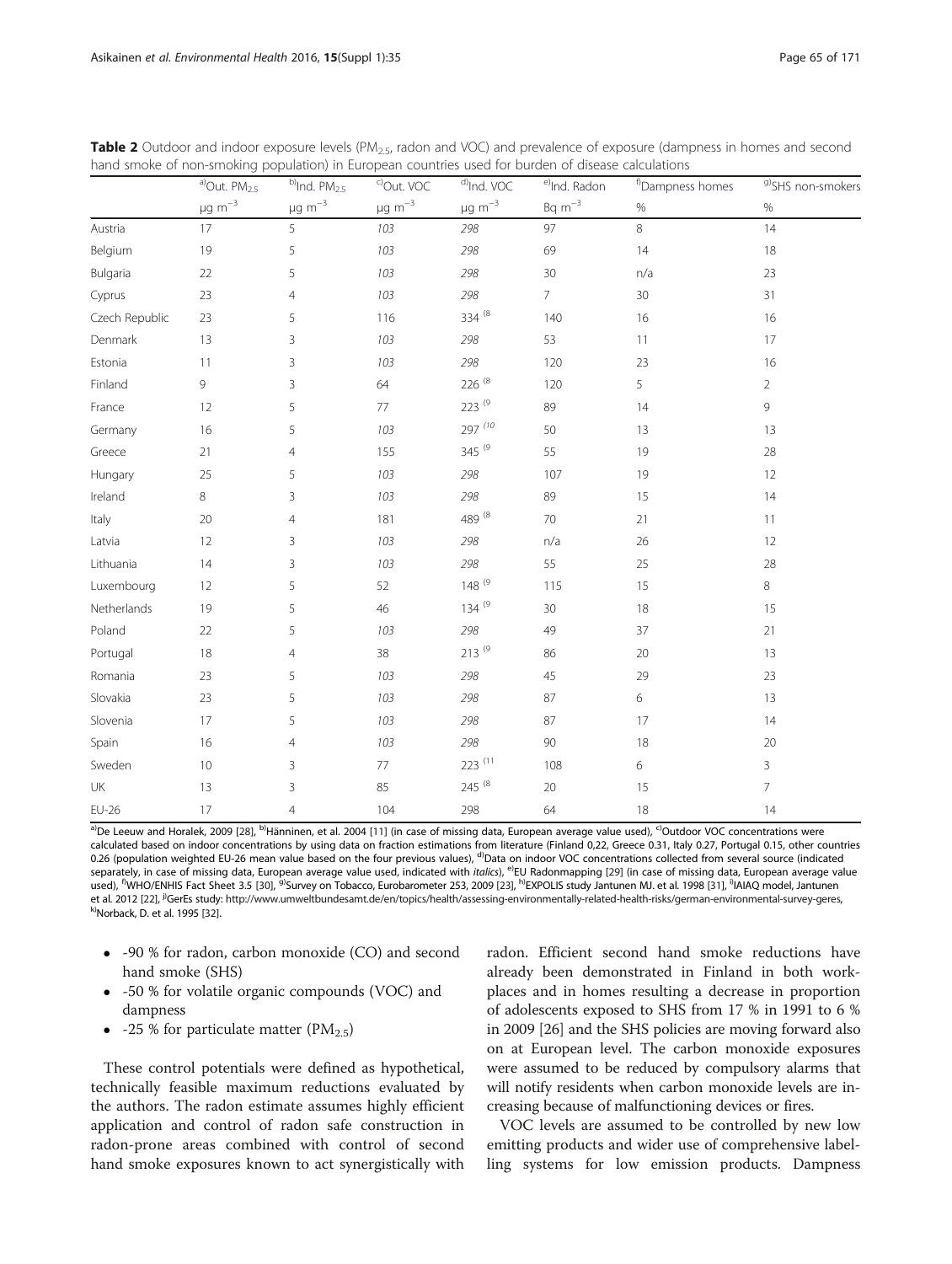<span id="page-5-0"></span>Table 3 Diseases and exposure-response relationships included in this assessment

| Exposures <sup>a</sup> | Health endpoints                           | <b>WHO</b> | <b>RR</b> | PAF               | RR & PAF source(s)         | BoD calculation <sup>b</sup>                                |
|------------------------|--------------------------------------------|------------|-----------|-------------------|----------------------------|-------------------------------------------------------------|
| PM <sub>25</sub>       | Asthma                                     | W113       | 1.009     | $f(RR, E)^c$      | Pope et al. 2002 [33]      | PAF(E, RR) $\times$ BoD <sub>2004</sub>                     |
|                        | Lung cancer                                | W067       | 1.014     | $f(RR, E)^c$      | Pope et al. 2002 [33]      | $PAF(E, RR) \times BOD2004$                                 |
|                        | CV-diseases                                | W104       | 1.009     | $f(RR, E)^c$      | Pope et al. 2002 [33]      | PAF(E, RR) $\times$ BoD <sub>2004</sub>                     |
|                        | <b>COPD</b>                                | W112       | 1.009     | $f(RR, E)^c$      | Pope et al. 2002 [33]      | $PAF(E, RR) \times BOD2004$                                 |
| Outdoor bioaerosols    | Asthma                                     | W113       | n/a       | 0.1 <sup>d</sup>  | Jantunen et al., 2010 [22] | $PAF \times BOD2004$                                        |
| VOC                    | Asthma                                     | W113       | n/a       | 0.05 <sup>e</sup> | Jantunen et al., 2010 [22] | $C/C_{\text{FI}}$ $\times$ PAF $\times$ BoD <sub>2004</sub> |
| CO                     | Acute toxication caused by carbon monoxide | n/a        | n/a       | 0.9 <sup>e</sup>  | Jantunen et al., 2010 [22] | Cases x 20 years lost/case                                  |
| Radon                  | Lung cancer                                | W067       | 1.0014    | $f(RR, E)^c$      | Darby et al., 2005 [34]    | PAF(E, RR) $\times$ BoD <sub>2004</sub>                     |
| Home dampness          | Respiratory infections                     | W038       | 1.37      | $f(RR, E)^c$      | Fisk et al., 2007 [35]     | PAF(E, RR) $\times$ BoD <sub>2004</sub>                     |
|                        | Asthma                                     | W113 1.5   |           | $f(RR, E)^c$      | Fisk et al., 2007 [35]     | PAF(E, RR) $\times$ BoD <sub>2004</sub>                     |
| SHSf                   | Lung cancer                                | W067       | 1.21      | $f(RR, E)^c$      | US S.G. 2006 [36]          | PAF(E, RR) $\times$ BoD <sub>2004</sub>                     |
|                        | Ischaemic heart disease                    | W107       | 1.27      | $f(RR, E)^c$      | US S.G. 2006 [36]          | $PAF(E, RR) \times BOD2004$                                 |
|                        | Asthma                                     | W113       | 1.97      | $f(RR, E)^c$      | Jaakkola et al., 2003 [37] | PAF(E, RR) $\times$ BoD <sub>2004</sub>                     |

a)Population weighted average in EU26, <sup>b)</sup>C = National population weighted concentration, CEU = European average concentration, E = National population weighted exposure, <sup>c)</sup>Calculated as PAF = (f × (RR-1))/((f × (RR-1)) + 1), where RR = RR°E (see equation 4) [[24\]](#page-11-0), <sup>d</sup>)Original value of 0.25 in Jantunen et al. (2010) [\[22](#page-11-0)] adjusted to 0.1 due to separation of indoor and outdoor sources and focusing on pollen from outdoor air, <sup>e)</sup>Expert judgment PAF from the EnVIE panel used directly [\[21\]](#page-11-0), see column PAF,<br> $<sup>f</sup>$ Second hand smoke exposure of non-smoking adults at home.</sup>

controls need to combine better constructions practises and structural improvements with active/online and passive warning sensors. However, the greatest challenge is to control particulate matter. The proposed 25 % reduction is assumed to be achieved with target exhausts in kitchens, avoiding use of candles and improved design of combustion devices.

To provide some sensitivity analysis to estimate the effectiveness of source control, two other scenarios with lower and higher source control capabilities were also analysed. In the lower source control scenario (scenario 3.1), it was assumed a reduction of 80 % for radon, CO and SHS and 25 % reduction of  $PM_{2.5}$ , VOC and dampness exposures. In the higher source control scenario (scenario 3.2), a total control (100 %) of radon, CO and SHS and 75 % reduction of  $PM_{2.5}$ , VOC and dampness exposures were assumed.

In all source control scenarios, the ventilation level was set to be 4 lps pp, which was proposed as base ventilation rate in cases when ventilation must handle only human bio-effluent emissions (carbon dioxide  $(CO<sub>2</sub>)$ ) and moisture) by work done in HealthVent (report will be published separately). In presence of any other indoor sources, level of ventilation needs to be adjusted to acceptable level.

#### Results

### Burden of disease caused by indoor exposures in 2010

An annual loss of 2.1 million DALYs in EU-26 is associated to indoor and outdoor originating pollutants with more than half of it (1.28 million DALYs) caused by exposures to outdoor air pollution indoors and the remaining 0.74 million DALYs caused by indoor source pollutants.

This burden of disease is dominated by cardiovascular (CV) diseases as a result of exposure to outdoor and indoor particles and second hand smoke, corresponding 57 % of the total burden of disease (Fig. [1](#page-6-0)). The second largest contribution comes from lung cancer (23 %) and the third in the list is asthma (total of 12 %). The remaining 8 % is divided between various respiratory symptoms and conditions.

The total burden of disease for individual countries varies considerably with the highest burden of 10 000 DALY per one million population in Bulgaria to the lowest one of 2 000 DALY per million in Sweden. The EU-26 average burden of disease is slightly over 4 000 DALY in a year per one million population. The higher levels in East-European countries are dominated by high contribution of outdoor sources, which vary from 46 % (Ireland) to 75 % (Bulgaria) (Fig. [2\)](#page-6-0).

## Source contributions to burden of disease

Overall in EU-26, almost 80 % of the total annual burden of disease of indoor exposures (i.e. 4 000 DALYs/ million) is estimated to be caused by  $PM_{2.5}$ , dominated by particulates originating from outdoor air penetrating indoors (Fig. [3](#page-7-0)).

Comparison of the sources of burden of disease in Finland (Fig. [3\)](#page-7-0) and in other EU-26 countries (Table [4](#page-8-0)) shows clear differences between countries. As an example, in Finland the role of ambient particles is lower than on average in the EU-26 countries, but both bioaerosols (pollen) and radon play much more significant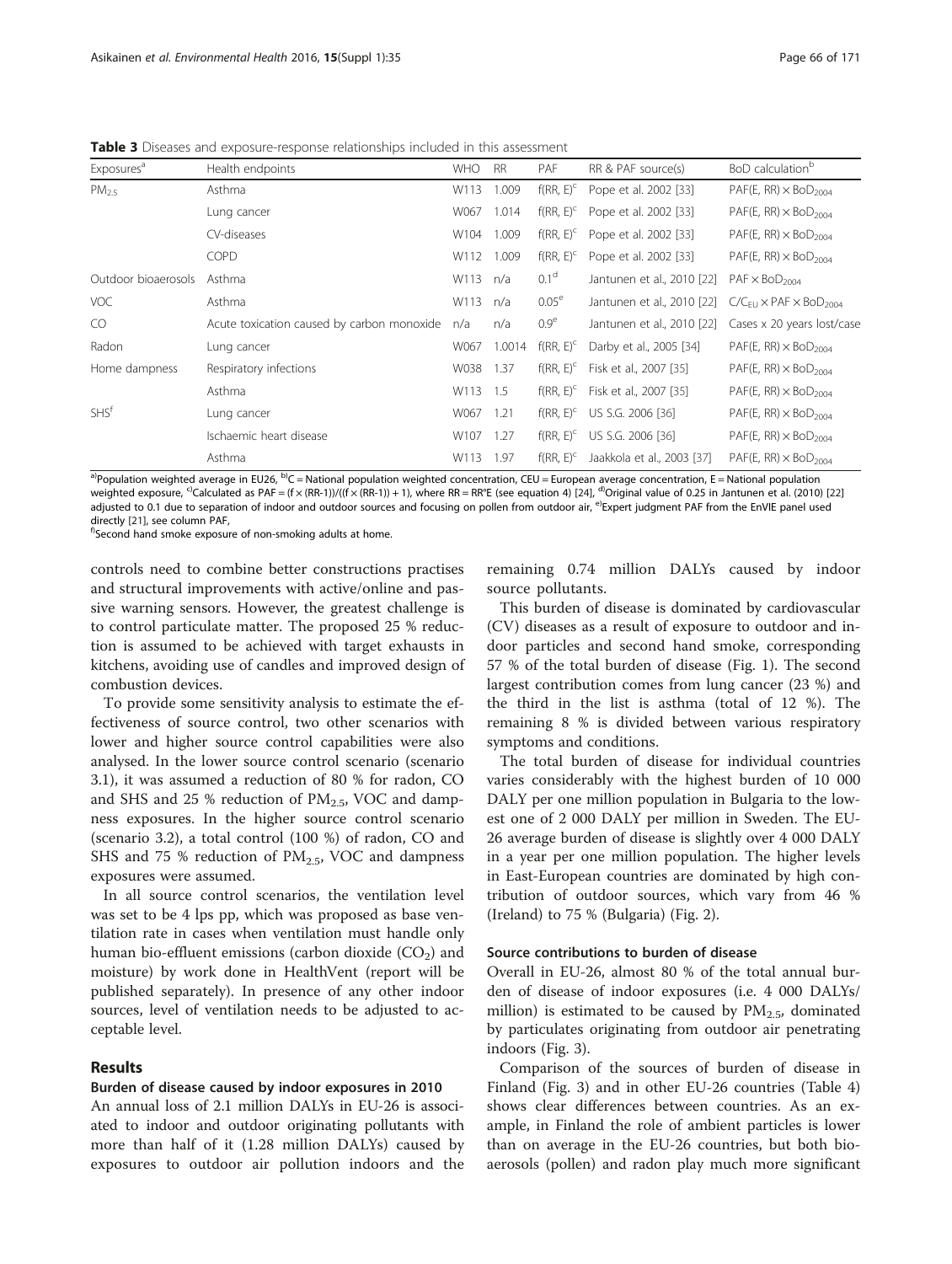<span id="page-6-0"></span>

roles, the latter contributing double to that than for the European average.

Even though dampness and mould problems continuously raise a lot of attention in Finland, only 3 % of the total BoD is estimated to be caused by dampness being at the lower end on the European scale (ranging from 1 % to 11 %),

# Health benefits of exposure control scenarios

Each of the described three exposure control scenarios provides health benefits compared to the 2010 baseline scenario in EU-26 so, that 20 % reduction of burden of

disease was achieved with the dilution scenario, 38 % reduction with the filtration scenario, and 44 % reduction with the indoor source control scenario (changing from 41 % to 54 % depending on assumed source reductions) (Fig. [4](#page-8-0)).

In the dilution-based scenario 1, reduction of indoor originating exposures with increased ventilation is compensated by increased penetration of outdoor pollution leading to a lower health benefits. In this scenario, the lowest burden of disease in EU-26 is found at mean ventilation level of 4.4 lps pp, which is clearly lower than the mean ventilation in the existing building stock (17

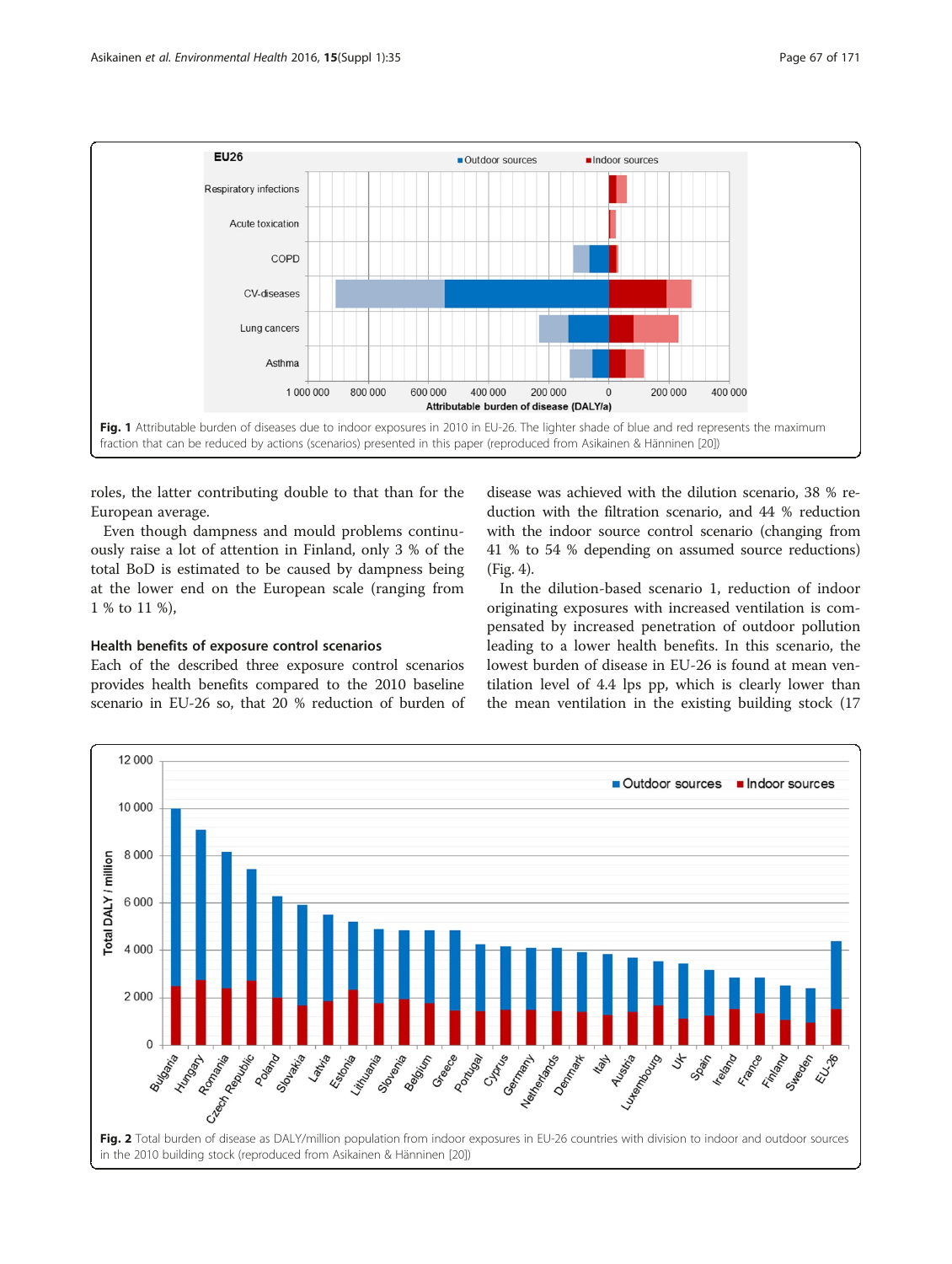<span id="page-7-0"></span>

lps pp) defined by the regression modelled probability distributions (Table [1](#page-2-0)) [[17](#page-11-0), [20](#page-11-0)].

Approximately twice as high benefits are achievable by filtration of outdoor air in scenario 2. The results for maximum feasible filtration (with penetration fraction  $P = 50\%$ ) show that 38 % reduction in burden of disease (800 000 DALYs) in EU-26 can be achieved. The European optimum mean ventilation level with lowest burden of disease is then 7.7 lps pp. This scenario would in practice imply substantial change towards mechanical ventilation systems in Europe. In the Nordic countries, this is already the practice due to the energy efficiency norms, but, in the majority of the European building stock, the filtration scenario would require a substantial step towards installing mechanical systems.

The largest health benefits can be achieved by the source control approach (scenario 3.0), which significantly reduces the need to control exposures by dilution. The benefits are approximately 44 % from the baseline (940 000 DALYs) in EU-26, and changing from

reduction of 41 % (865 000 DALYs) with lower source control assumptions in scenario 3.1to 57 % (1.21 million DALY) with higher source control assumptions in scenario 3.2, demonstrating source control to be more effective than dilution or filtration even with smaller reductions of source exposures.

In addition to higher health benefits and compared to the filtration-based scenario 2, the advantage of the source control scenario 3 is that lower dilution need (i.e. enabling lower ventilation rate) allows also for lower infiltration of outdoor particles and therefore the feasibility of approach is better in the current building stock. Moreover, requiring lower ventilation rates the source control approach is likely to prove also more energy-efficient.

Further analysis of the contribution of indoor and outdoor sources shows, that with the dilution scenario 1 the health benefits are not only due to smaller proportion of the indoor contribution (i.e. the dilution of the pollutants from the indoor sources), but is mainly due to the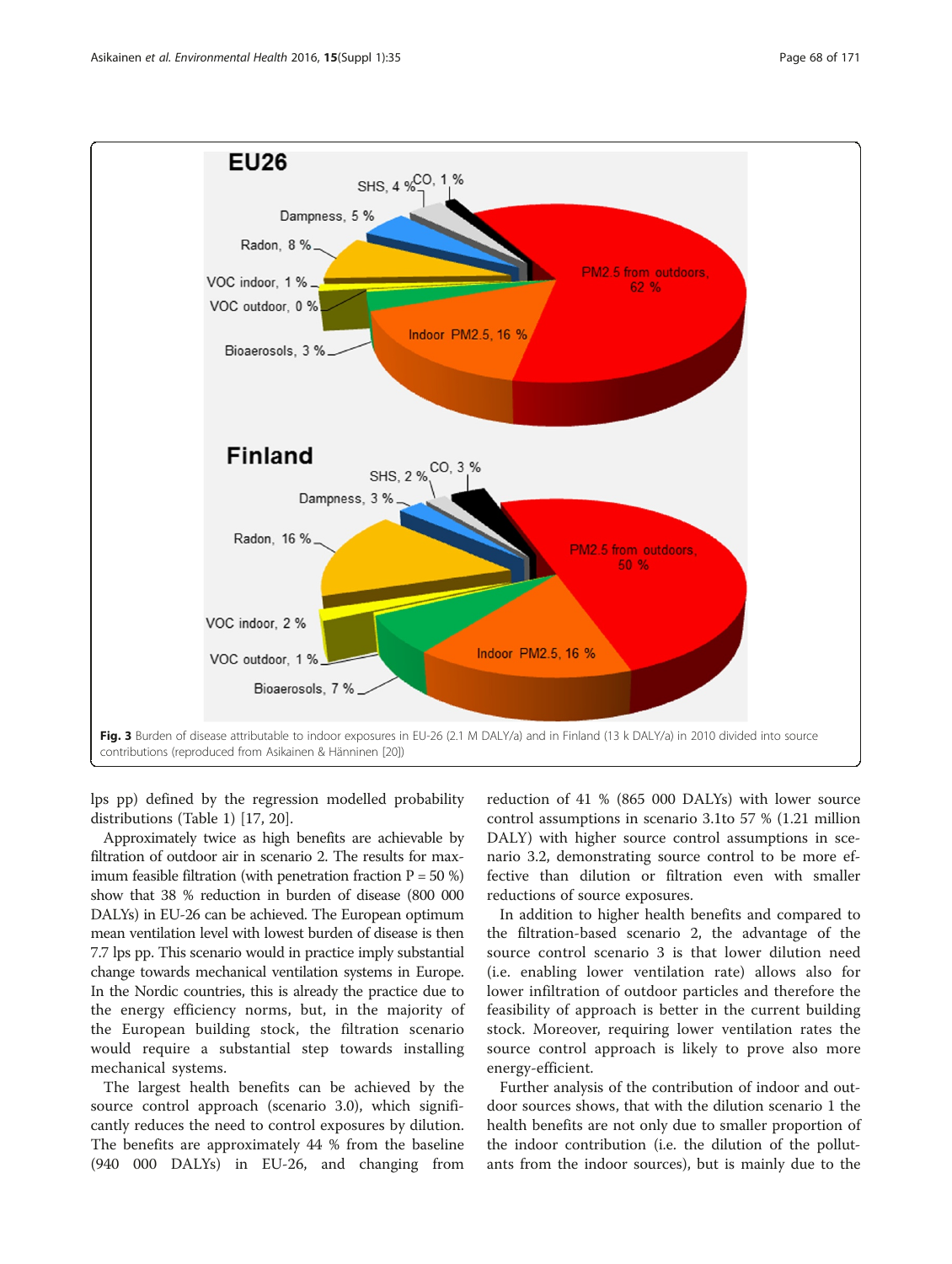| Country        | Ind. $PM2.5$ | Radon               | Ind. VOC       | $\mathsf{CO}$  | Damp.          | SHS            | Out. PM <sub>2.5</sub> | Bio-aerosols   | Out. VOC            |
|----------------|--------------|---------------------|----------------|----------------|----------------|----------------|------------------------|----------------|---------------------|
| Austria        | 18           | 11                  | $\mathbf{1}$   | $\mathbf{1}$   | 1              | 5              | 58                     | 3              | $\circ$             |
| Belgium        | 18           | 9                   | $\mathbf{1}$   | $\mathbf 0$    | 4              | $\overline{4}$ | 60                     | 3              | $\mathbb O$         |
| Bulgaria       | 17           | $\overline{2}$      | $\overline{0}$ | $\mathbf{0}$   | 3              | $\overline{2}$ | 74                     | 1              | $\mathbf 0$         |
| Cyprus         | 11           | $\mathsf{O}\xspace$ | 1              | $\mathbf 0$    | 11             | 12             | 61                     | 3              | $\mathbf 0$         |
| Czech Republic | 14           | 12                  | $\mathbf{1}$   | 4              | 3              | 3              | 61                     | 2              | 0                   |
| Denmark        | 13           | 9                   | $\overline{2}$ | 3              | 3              | 6              | 59                     | 5              |                     |
| Estonia        | 14           | 13                  | $\mathbf{1}$   | 5              | 8              | 4              | 52                     | 3              | 0                   |
| Finland        | 16           | 16                  | $\overline{2}$ | $\overline{4}$ | 3              | 2              | 50                     | 7              |                     |
| France         | 20           | 18                  | $\overline{2}$ | $\mathbf{0}$   | 5              | $\overline{2}$ | 46                     | 6              |                     |
| Germany        | 20           | 6                   | 1              | $\mathbf{1}$   | 3              | $\overline{4}$ | 60                     | 3              | $\mathbf{0}$        |
| Greece         | 14           | 6                   | 1              | $\mathbf{1}$   | 4              | 5              | 68                     | $\overline{2}$ | 0                   |
| Hungary        | 15           | 12                  | $\mathbf 0$    | $\mathbf{1}$   | $\mathbf{1}$   | $\mathbf{1}$   | 69                     | $\mathbf{1}$   | $\mathsf{O}\xspace$ |
| Ireland        | 13           | 12                  | $\overline{4}$ | $\overline{2}$ | 11             | 12             | 34                     | 11             |                     |
| Italy          | 14           | 9                   | $\overline{2}$ | $\mathbf{1}$   | $\overline{4}$ | 3              | 64                     | 3              |                     |
| Latvia         | 15           | 6                   | 1              | $\overline{2}$ | $\overline{7}$ | 3              | 64                     | 2              | $\mathbb O$         |
| Lithuania      | 14           | 5                   | $\mathbf{0}$   | $\mathbf 0$    | 6              | 10             | 63                     | 1              | $\mathbf 0$         |
| Luxembourg     | 21           | 15                  | 1              | 1              | 6              | 3              | 47                     | 5              | 0                   |
| Netherlands    | 18           | $\overline{4}$      | 1              | $\mathbf{1}$   | 6              | 5              | 61                     | 5              | $\mathbf 0$         |
| Poland         | 15           | 5                   | $\mathbf{1}$   | $\mathbf{1}$   | 6              | 3              | 66                     | $\overline{2}$ | 0                   |
| Portugal       | 14           | 7                   | $\mathbf{1}$   | 1              | 7              | 4              | 62                     | 4              | 0                   |
| Romania        | 16           | 3                   | $\mathbf 0$    | $\mathbf{1}$   | $\overline{7}$ | $\overline{2}$ | $70\,$                 | 1              | $\mathbf 0$         |
| Slovakia       | 16           | $\overline{7}$      | $\mathbf{1}$   | $\mathbf{1}$   | $\overline{2}$ | 3              | $70\,$                 | 2              | $\mathbf{0}$        |
| Slovenia       | 17           | 11                  | $\mathbf{1}$   | $\overline{2}$ | 5              | 3              | 56                     | 3              | $\mathbf 0$         |
| Spain          | 14           | 14                  | $\mathbf{1}$   | $\mathbf 0$    | 5              | $\overline{4}$ | 57                     | 4              | $\mathbf 0$         |
| Sweden         | 16           | 15                  | $\overline{2}$ | $\overline{2}$ | 3              | 3              | 54                     | 6              |                     |
| United         | 13           | 3                   | $\overline{2}$ | $\mathbf{1}$   | $\,8$          | 5              | 59                     | 8              |                     |
| $EU-26$        | 16           | 8                   | $\mathbf{1}$   | $\mathbf{1}$   | 5              | $\overline{4}$ | 62                     | 3              | $\mathbf 0$         |

<span id="page-8-0"></span>Table 4 Contribution (%) of different sources to the total DALYs in 2010

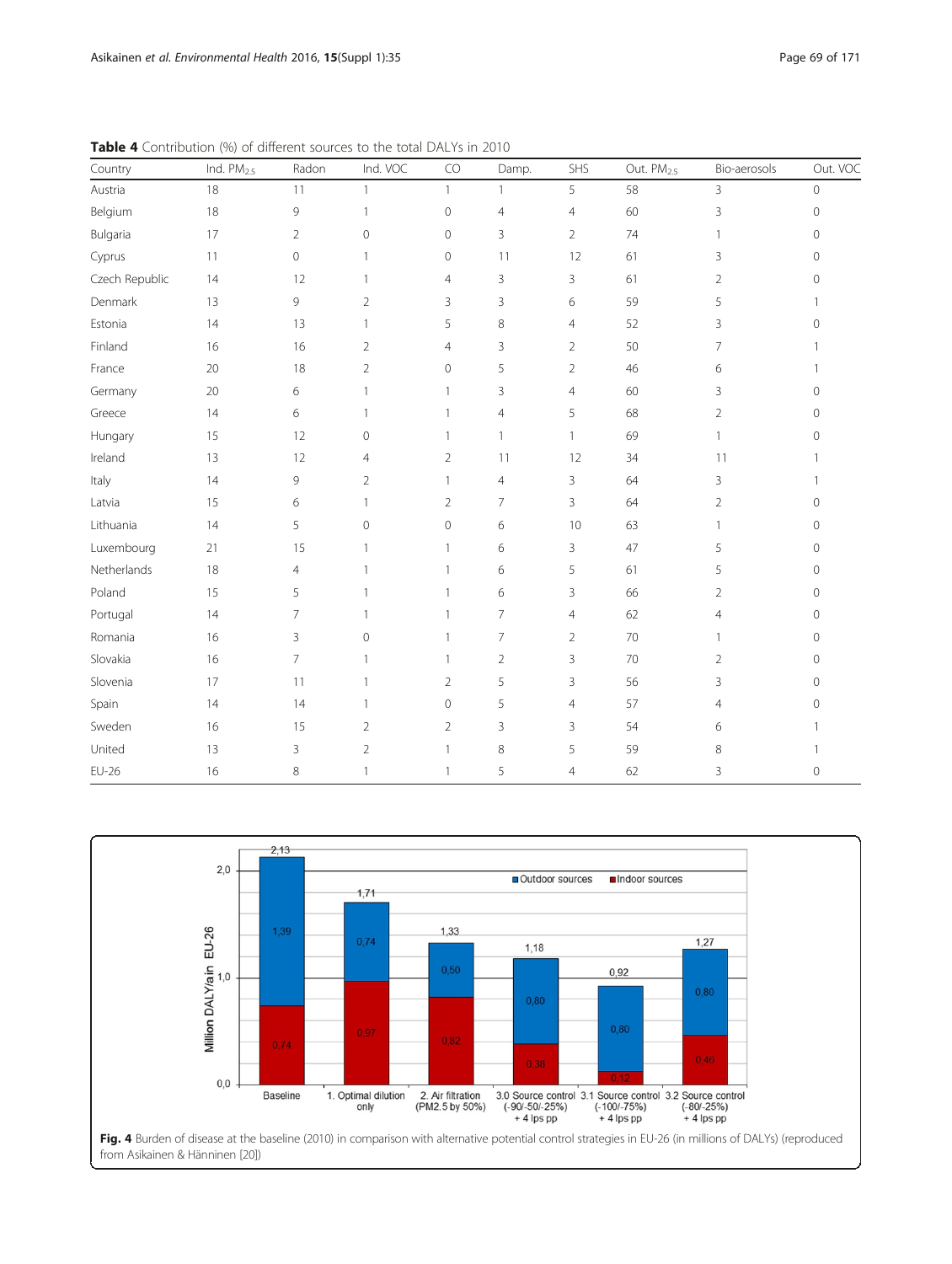lower ventilation rates that limit the penetration of the outdoor pollutants indoors.

In the filtration scenario 2 the health benefits are due to filtration of the outdoor pollutants and also effective dilution of the indoor pollutants, as the health-based optimal ventilation levels are higher.

Furthermore, in the source control scenarios, the health benefits are a result of both effects: lower indoor sources due to the source control and lower penetration of outdoor pollutants due to low level of ventilation.

# **Discussion**

The results suggest that (i) there is a substantial burden of disease associated with exposures taking place indoors and that (ii) these risks can substantially be reduced by range of control actions affecting indoor pollution sources, infiltration of outdoor pollutants, and ventilation levels. Besides the estimated health benefits and policy implementation costs, the suggested prioritization of the policies depends also on the uncertainties of the estimates.

Substantial uncertainty is raised by model uncertainties, including the selection of pollutants to be considered as relevant for indoor exposures and the health end-points associated with them. It is not clear how much the burden of disease estimates are underestimated due to the dozens of ignored exposures or missing health endpoints for the included exposures. The model uncertainties could and should be qualitatively evaluated by experts before the implementation of results.

The other aspect of the model uncertainties is related on model parameters. Variable degree of uncertainty exists in the exposure-response response relationships based on epidemiological studies. For some of the included pollutants, such as  $PM_{2.5}$  originating from outdoor air, this data is based on a large number of studies, representing very large populations in different climatological regions. In this study, the exposure-response relationship of ambient particles has also been used for indoor generated particles. The indoor generated particles have partly similar composition, originating from combustion processes or being re-suspended particles originating from soil, thus it is reasonable to assume similar toxicity as for the ambient particles. However, some particle fractions, especially the particles generated from food cooking, from the skin and clothes of occupants, and from interior textiles, have a different chemical composition with limited direct evidence on their toxicity. This may lead on overestimation of the health effects caused by indoor  $PM_{2.5}$ . Significance of this varies between the countries, since portion of health effects caused by indoor  $PM_{2.5}$  from the total burden of disease on baseline 2010 changes from 13 % to 21 % (Table [4\)](#page-8-0). Average contribution of indoor  $PM_{2.5}$  in EU-26 is 16 % (Fig. [3](#page-7-0)), so this fraction could be removed from total BoD, if considered too uncertain due to the lack of toxicological evidence. In this case, the contribution of indoor sources would decrease in all scenarios and outdoor component would become the dominant one, also in the scenario 2 and in the scenario 3. However, the overall performance and order of scenarios would not change, so the conclusions would remain the same.

Scenarios including projections to future rely always on assumed changes in the investigated environments and factors, and we may not know all changes that need to be accounted for. Also the implementation timeframe of selected actions or policies need to be considered. In this case the most significant element in the scenario uncertainties is related to the development of future building stocks [[27](#page-11-0)]. This includes also changes in the technical solutions of ventilation systems, which are not specifically defined in the current ventilation guidelines. An example of this is the filtration of outdoor air pollution, especially  $PM<sub>2.5</sub>$ , but also pollen, other biological particles, ozone, ultrafine traffic particles and so on. Infiltration of ambient particles depends on air exchange rates, size distribution of the outdoor particles, and filtration of the intake air. At lower air exchange rates the prolonged residence time of air indoors and corresponding deposition of the larger particles on indoor surfaces reduces indoor exposures even when the outdoor air is not filtrated. Using window frames and other sedimentation chambers allows for filtrating particles even in natural ventilation systems. Nevertheless, active filtration becomes efficient only in mechanical systems using high quality (above FP7) filters.

The used ventilation rate estimates per occupant (lps pp) are calculated using average residence sizes and average numbers of occupants in each country. Population weighted average outdoor concentrations have also been used to estimate the indoor exposures. It is clear that the air filtration needs for a specific building have to be defined taken into account the ambient air quality at the selected building location. In all countries considered, there are locations where the outdoor levels exceed the WHO guidelines much more than the national averages used here indicate. When the current methods are proposed to determine the potential filtration needs, they have to be applied with worst case estimates for the actual building site, accounting for the whole service life cycle.

Largest health benefits were projected for the source control policies. It is obvious that the benefits are achievable only if the source controls work as efficiently as proposed and that the efficiency of the source controls must be confirmed with follow-up (e.g. auditing) of exposure levels after the policy enforcement.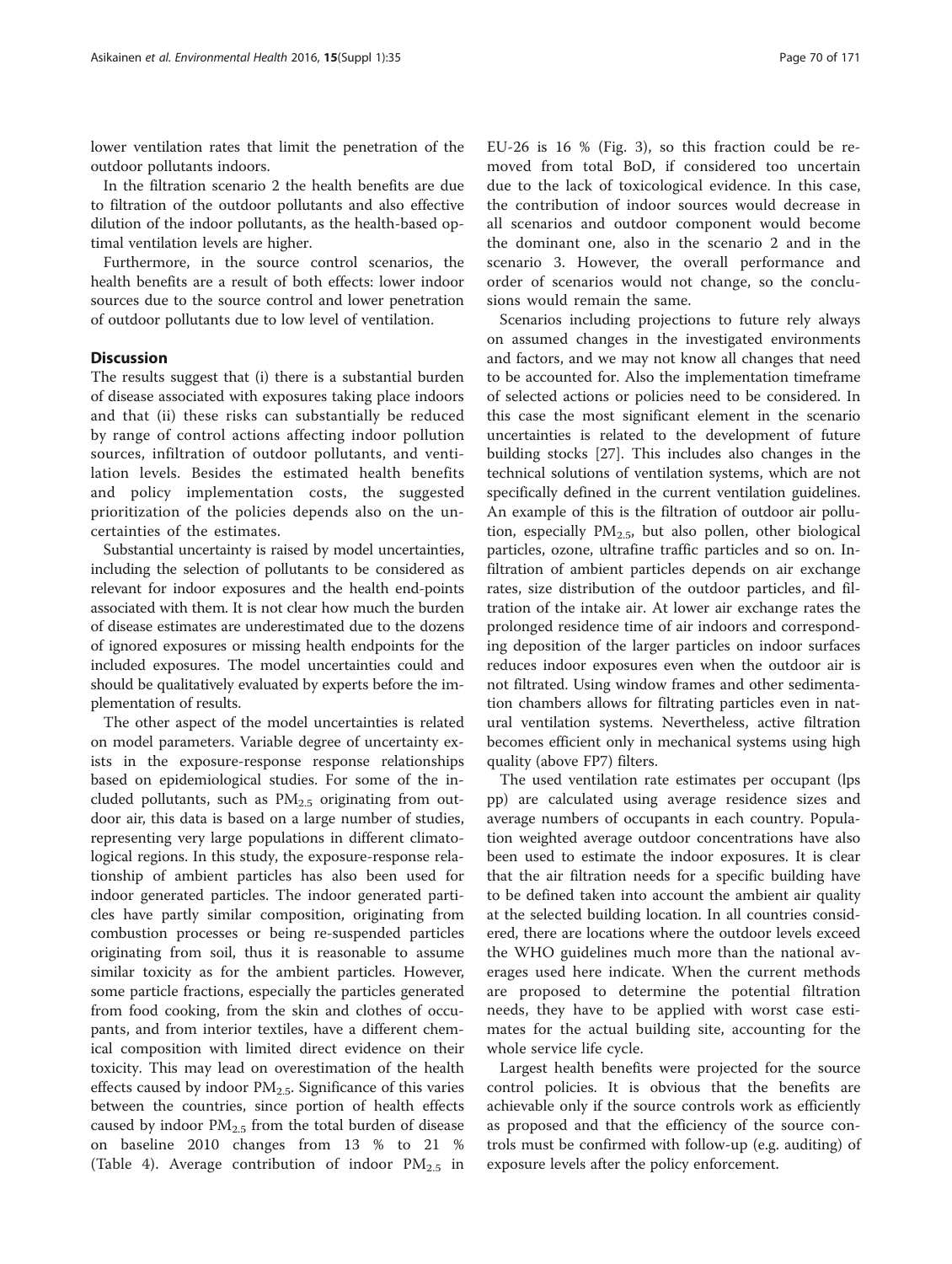# <span id="page-10-0"></span>**Conclusions**

Over 2 million disability adjusted life years (DALY) are annually lost in the European Union due to compromised indoor air quality, but this burden of disease can be reduced by adjusting ventilation, filtration of intake air and by controlling indoor sources. All three approaches are able to provide substantial reductions in the health risks from approximately 20 % to almost 50 %, corresponding to 400 000 and 900 000 saved DALYs in EU-26. Thus selection of strategies has substantial impact on the expected benefits.

The projected health benefits can be achieved if the controls on ventilation and sources are fully implemented as defined in the scenario descriptions. In the case of selecting some of the proposed strategies for implementation, a careful follow-up plan has to be developed for ensuring that the controls are effective and match the requirements of the benefit calculations.

# Additional files

[Additional file 1: Table S1.](dx.doi.org/10.1186/s12940-016-0101-8) National background burden of disease (BoD) in DALY/100 000 (WHO 2004). Data table provides background burden of disease values for each 26 EU countries included in the model used in this paper. (DOCX 16 kb)

[Additional file 2: Table S2.](dx.doi.org/10.1186/s12940-016-0101-8) National population attributable fractions (PAFs) with baseline 2010 exposure concentrations. Data table provides population attributable fractions (i.e. fraction of disease caused by pollutant specific exposure) for 2010 baseline situation for each 26 EU countries included in the model used in this paper. (DOCX 16 kb)

[Additional file 3:](dx.doi.org/10.1186/s12940-016-0101-8) Peer review reports. (PDF 724 kb)

#### Abbreviations

BoD: burden of disease; CO: carbon monoxide; CO2: carbon dioxide; CV: cardiovascular; DALY: disability adjusted life years; DW: disability weight; EBD: environmental burden of disease; EU: European Union; IAQ: indoor air quality; L: duration of the disease; lps pp: liters per second per person; PAF: population attributable fraction; PAQ: perceived air quality; PM2.5: particulate matter sized < 2.5 mm; RR: relative risk; SARS: severe acute respiratory syndrome; SBS: sick building syndrome; SHS: second hand smoke; VOC: volatile organic compounds; WHO: World Health Organization; YLD: years lived with a disability; YLL: years of life lost.

#### Competing interests

The authors declare that they have no competing interests.

#### Authors' contributions

AA carried out the modelling and calculation of the results and drafted the manuscript. PC participated on the literature review for the background section and in the design of the study. EOF participated in the design of the study. SK participated in the design of the study and helped to draft the manuscript. PW participated in the design of the study, coordination and helped to draft the manuscript. OH participated on the design of the calculations, coordination and helped to draft the manuscript. All authors read and approved the final manuscript.

#### Declarations

Publication of this work has been supported by the EU Health Programme HEALTHVENT Grant Nr. 2009 12 08, EU FP7 (TRANSPHORM), Academy of Finland (PM Sizex) and Ministry of Social Affairs and Health project TEKAISU. This article has been published as part of Environmental Health Volume 15 Suppl 1, 2016: Healthy-Polis: Challenges and Opportunities for Urban

Environmental Health and Sustainability. The full contents of the supplement can be found at [http://www.ehjournal.net/supplements/15/S1.](http://www.ehjournal.net/supplements/15/S1)

#### Peer review

Peer review reports for this article are attached as Additional file 3.

#### Author details

<sup>1</sup>Department of Health Protection, National Institute for Health and Welfare, Neulaniementie 4, 70210 Kuopio, Finland. <sup>2</sup>Department of Occupational Health, University of Milan, Via G.B. Grassi 74, 20157 Milan, Italy. <sup>3</sup>European Commission, Joint Research Centre, Via Enrico Fermi 2749, I - 21027, Ispra, Italy. <sup>4</sup>University of Porto, INEGI, Rua Dr. Roberto Frias, 4200 400 Porto Portugal. <sup>5</sup> Technical University of Denmark, International Centre for Indoor Environment and Energy, DTU Civil Engineering, 2800 Kps, Lyngsby, Denmark.

#### Published: 8 March 2016

#### References

- 1. WHO: Dampness and mould. WHO Guidelines for Indoor Air Quality. WHO Regional office for Europe, Copenhagen 2009, ISBN 798 92 890 4168 3. [<http://www.euro.who.int/document/E92645.pdf>] (accessed 2014-08-22).
- 2. WHO: Guidelines for Indoor Air Quality: Selected pollutants. World Health Organization, Regional Office for Europe, Copenhagen 2010, Denmark. ISBN 978 92 890 0213 4. [[http://www.euro.who.int/\\_\\_data/assets/pdf\\_file/0009/](http://www.euro.who.int/__data/assets/pdf_file/0009/128169/e94535.pdf%5D(accessed) [128169/e94535.pdf\]\(accessed](http://www.euro.who.int/__data/assets/pdf_file/0009/128169/e94535.pdf%5D(accessed) 2014-09-22).
- 3. WHO: Air quality guidelines for Europe. World Health Organization, Regional Office for Europe, European series, No 23, Copenhagen 1987, Denmark. [http://www.euro.who.int/ data/assets/pdf\_file/0005/74732/E71922.pdf] (accessed 2015-08-21).
- 4. WHO: Air quality guidelines for Europe; Second edition. World Health Organization, Regional Office for Europe, No 91, Copenhagen 2000, Denmark. [<http://www.euro.who.int/document/e71922.pdf>] (accessed 2014-08-22).
- 5. EN15251: CEN Standard on Indoor environmental input parameters for design and assessment of energy performance of buildings- addressing indoor air quality, thermal environment, lighting and acoustics. European Committee For Standardization (CEN) 2007, Brussels. 52 pp.
- 6. Wargocki P, Sundell J, Bischof W, Brundrett G, Fanger PO, Gyntelberg F, et al. Ventilation and health in non-industrial indoor environments: report from a European multidisciplinary scientific consensus meeting (EUROVEN). Indoor Air. 2002;12:113–28.
- 7. Seppänen OA, Fisk WJ. Summary of human responses to ventilation. Indoor Air. 2004;14 Suppl 7:102–18.
- 8. Li Y, Leung GM, Tang JW, Yang X, Chao CYH, Lin JZ, et al. Role of ventilation in airborne transmission of infectious agents in the built environment – a multidisciplinary systematic review. Indoor Air. 2007;17:2–18.
- Sundell J, Levin H, Nazaroff WW, Cain WS, Fisk WJ, Grimsrud DT, et al. Ventilation rates and health: multidisciplinary review of the scientific literature. Indoor Air. 2011;21:191–204.
- 10. EEA: Air quality in Europe. European Environment Agency Report 9/2013, 2013, 112 pp. ISSN 1725–9177. [[http://www.eea.europa.eu/publications/](http://www.eea.europa.eu/publications/air-quality-in-europe-2013/at_download/file) [air-quality-in-europe-2013/at\\_download/file\]](http://www.eea.europa.eu/publications/air-quality-in-europe-2013/at_download/file) (accessed 2015-01-30).
- 11. Hänninen O, Lebret E, Ilacqua V, Katsouyanni K, Künzli N. Infiltration of ambient  $PM_{2.5}$  and levels of indoor generated non-ETS  $PM_{2.5}$  in residences of four European cities. Atmos Environ. 2004;38:6411–23.
- 12. Hänninen OO, Palonen J, Tuomisto JT, Yli-Tuomi T, Seppänen O, Jantunen MJ, et al. Reduction potential of urban PM<sub>2.5</sub> mortality risk using modern ventilation systems in buildings. Indoor Air. 2005;15:246–56. doi[:10.1111/j.](http://dx.doi.org/10.1111/j.1600-0668.2005.00365.x) [1600-0668.2005.00365.x](http://dx.doi.org/10.1111/j.1600-0668.2005.00365.x).
- 13. Fisk WJ, Faulkner D, Palonen J, Seppänen O. Performance and costs of particle air filtration technologies. Indoor Air. 2002;12:223–34.
- 14. Dockery DW, Spengler JD. Personal exposure to respirable particulates and sulfates. J Air Pollut Control Assoc. 1981;31:153–9.
- 15. Hänninen O, Sorjamaa R, Lipponen P, Cyrys J, Lanki T, Pekkanen J. Aerosolbased modelling of infiltration of ambient PM<sub>2.5</sub> and evaluation against population-based measurements in homes in Helsinki, Finland. J Aerosol Sci. 2013;66:111–22.
- 16. Dimitroulopoulou C. Ventilation in European dwellings: A review. Build Environ. 2012;47:109–25.